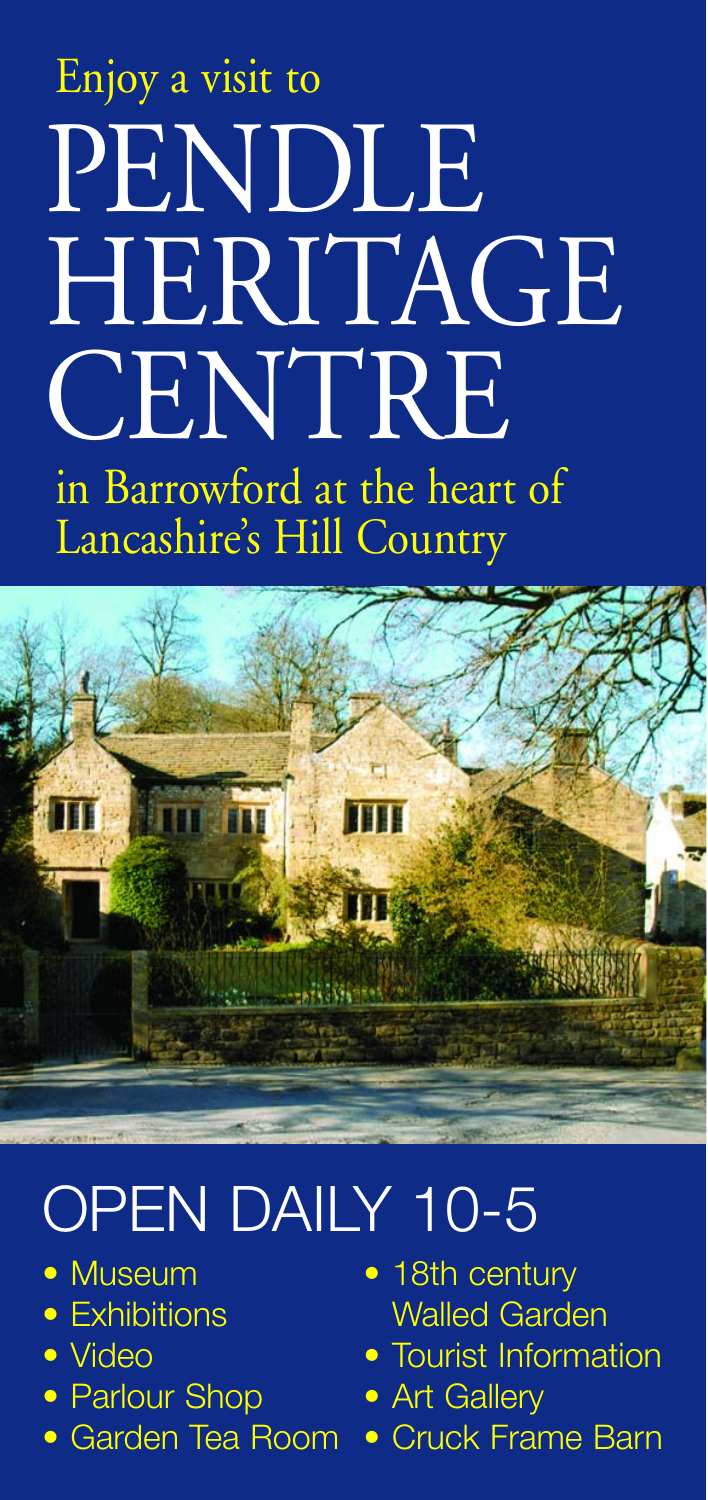

**ituated beside an ancient crossing of Pendle Water, this group of attractive Listed Grade II farm buildings and walled garden, only a mile from the M65, offers the ideal day out for the whole family, and the perfect base from which to explore the Pendle area either on foot or by car.**



Park Hill and Barn c1900 when both buildings were limewashed.



The Hearth setting in the Museum.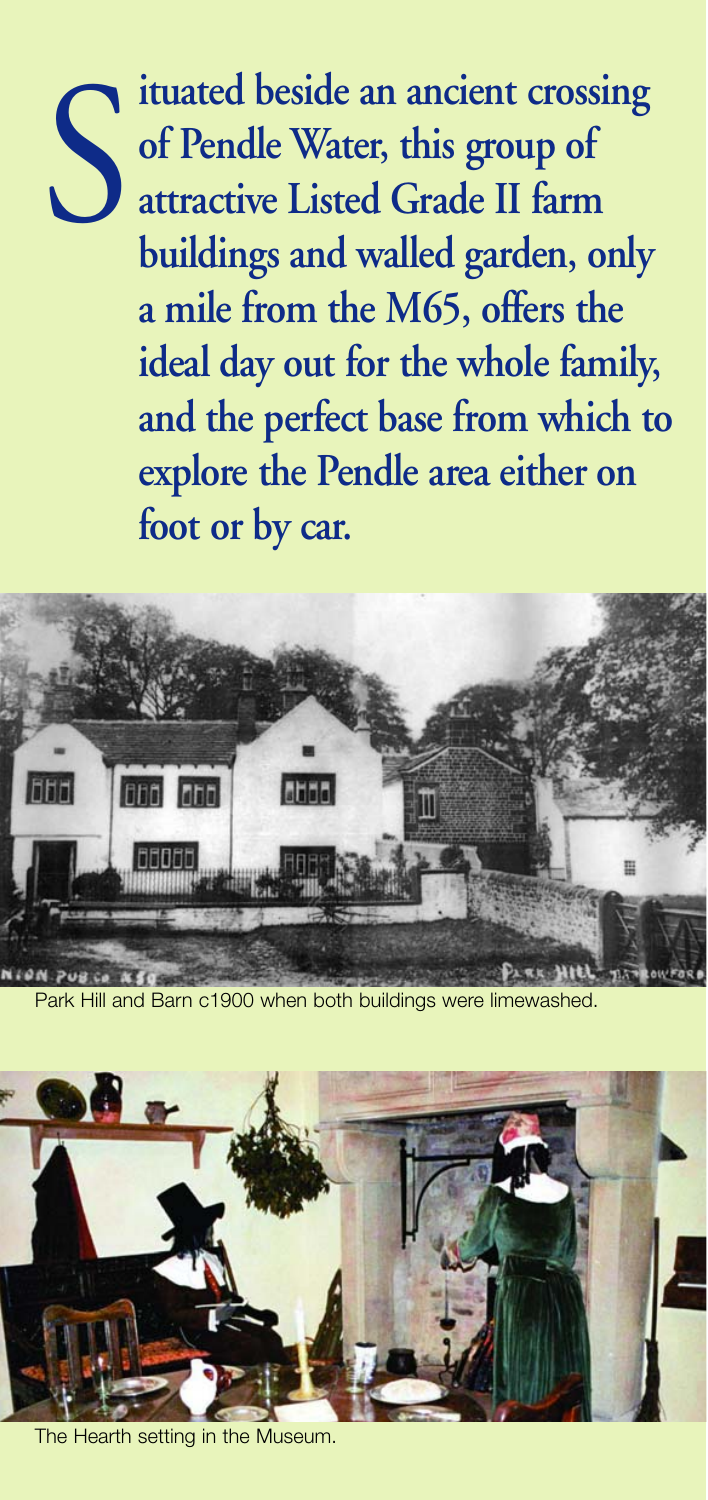$-299 - 66$  $\mu x - \omega_1 2$ 38 Couros  $\mu$ wies  $f_{i-1}$ d  $y_1$   $\varphi$   $\mu$   $\lambda$   $\vartheta$ , -verthurthrunk  $\frac{1}{2}$  $9114 + 13 - 8011109$ 1, - p , v } = 1 - 20 - vou ved 7 11 9 - 4 D .-Japille vicid corect-ville elev A Witches Charm. **Installation and restoration of railings** 

at the front of Park Hill.

**Discover the origins of the ancient farmhouse known as Park Hill, which has been carefully restored using traditional building skills to provide visitors with a vivid insight of how this historic house has developed and been adapted from the 1400s to the present day, showing the architectural styles of each period.**

**The main exhibitions are in the old part of the house which still evokes the atmosphere of the 17th century.**



Magistrate at the Witches Trials

Roger Nowell, the Examining The 18th century Georgian extension.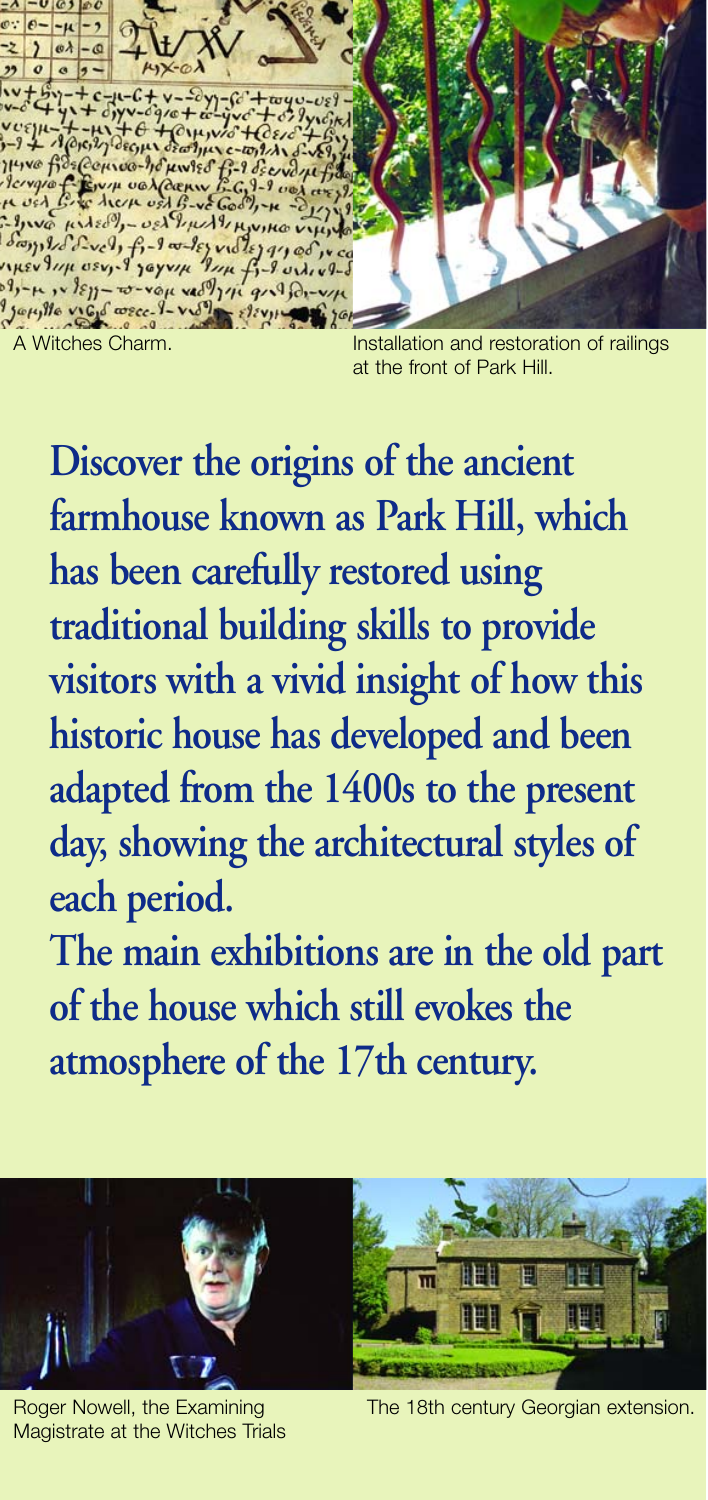#### The Museum

### *'A remarkable restoration, packed with interest and detail Excellent'* visitor comments

New exhibitions include:

- the story of a Lancashire farmhouse. Dating from the 15th century, Park Hill was a working farm for most of its existence. Use the inter-active computer to see how Park Hill grew from the first timber framed building to the house you see today.
- the story of the notorious Pendle Witches which resulted in their famous trial in 1612.
- the history of the Bannister family, who settled at Park Hill in the 1400s, and the Swinglehursts who occupied part of the house from the late 18th century and built the Georgian extension.



Sir Roger Bannister

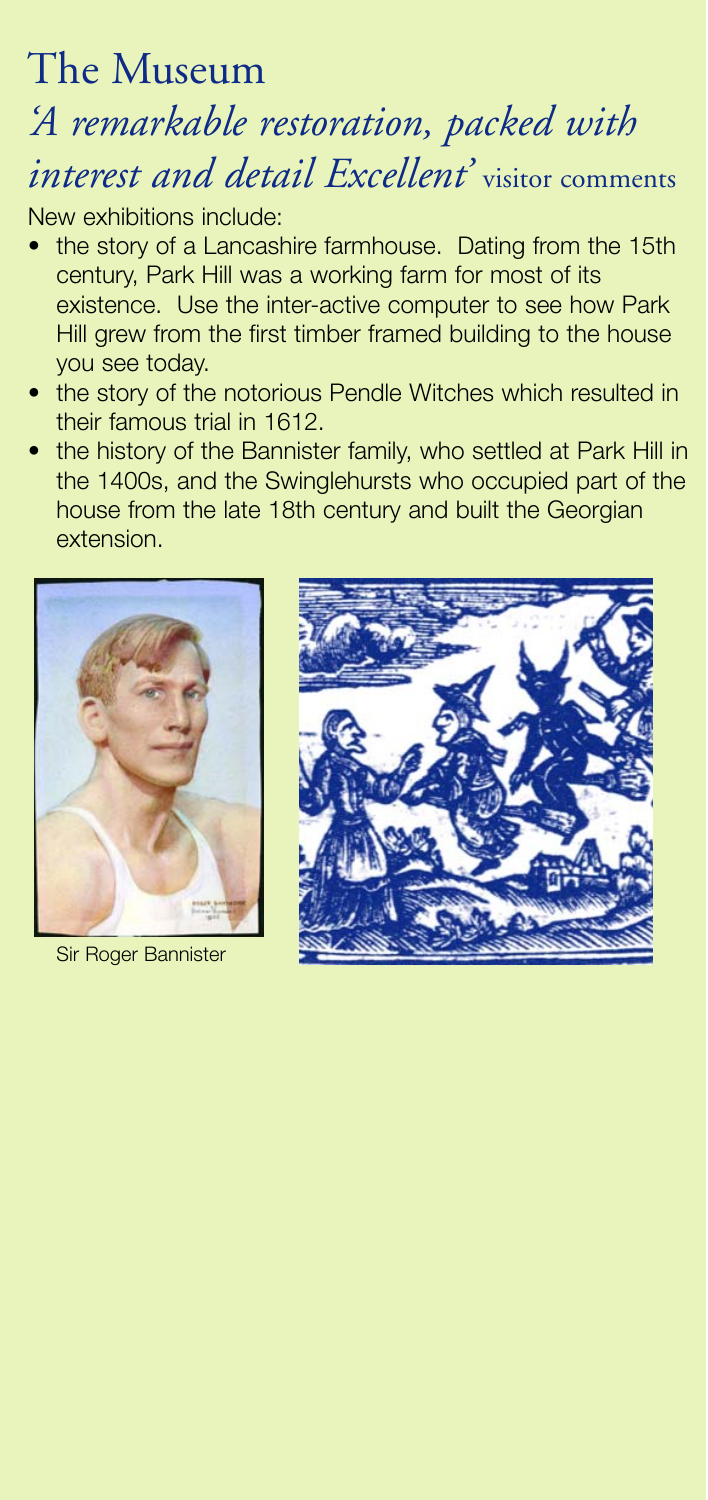

HRH The Prince of Wales in the Garden Museum on his visit to Pendle Heritage Centre, 24 October 2003.

#### A Fine Garden with Brick Walls

The Garden at the rear of Park Hill was developed at the same time as the Georgian extension, and was constructed with high brick-lined walls to create a micro climate to help with the cultivation of plants. The Trust has restored the garden to its original late 18th century design and it contains plants which were common in that period. Our research was greatly aided by the surviving diaries of Elizabeth Shackleton (née Parker), who describes the making of her walled garden at nearby Pasture House, Barrowford in 1775.

A new exhibition in the original potting sheds looks at how gardeners in the Lancashire Pennines coped with the harsh, damp climate. A video records the garden through the seasons. Part of the Trust's Collection of early garden implements is on display.

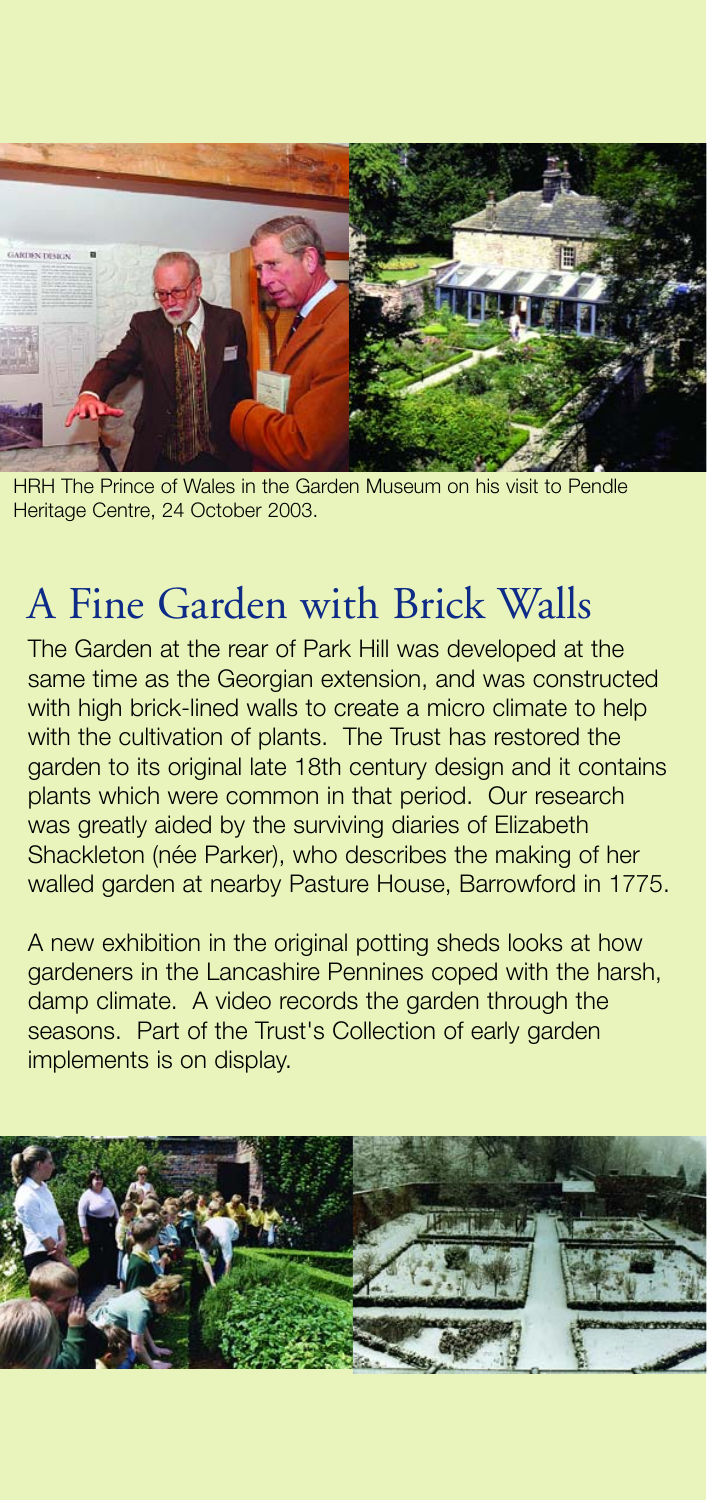

The Cruck frames being erected at Park Hill

The Cruck Frame Barn from Bluebell Wood.

#### The Cruck Frame Barn

This splendid 15th century Cruck Frame Barn originally stood near Towneley Hall in Burnley. Under threat from demolition In

the 1980's it was rescued and re-erected at Park Hill to illustrate an example of early building construction. The massive 'Cruck' frames which support the roof date back to the 1400's. The Cruck Barn is reached through the **Walled** Garden.

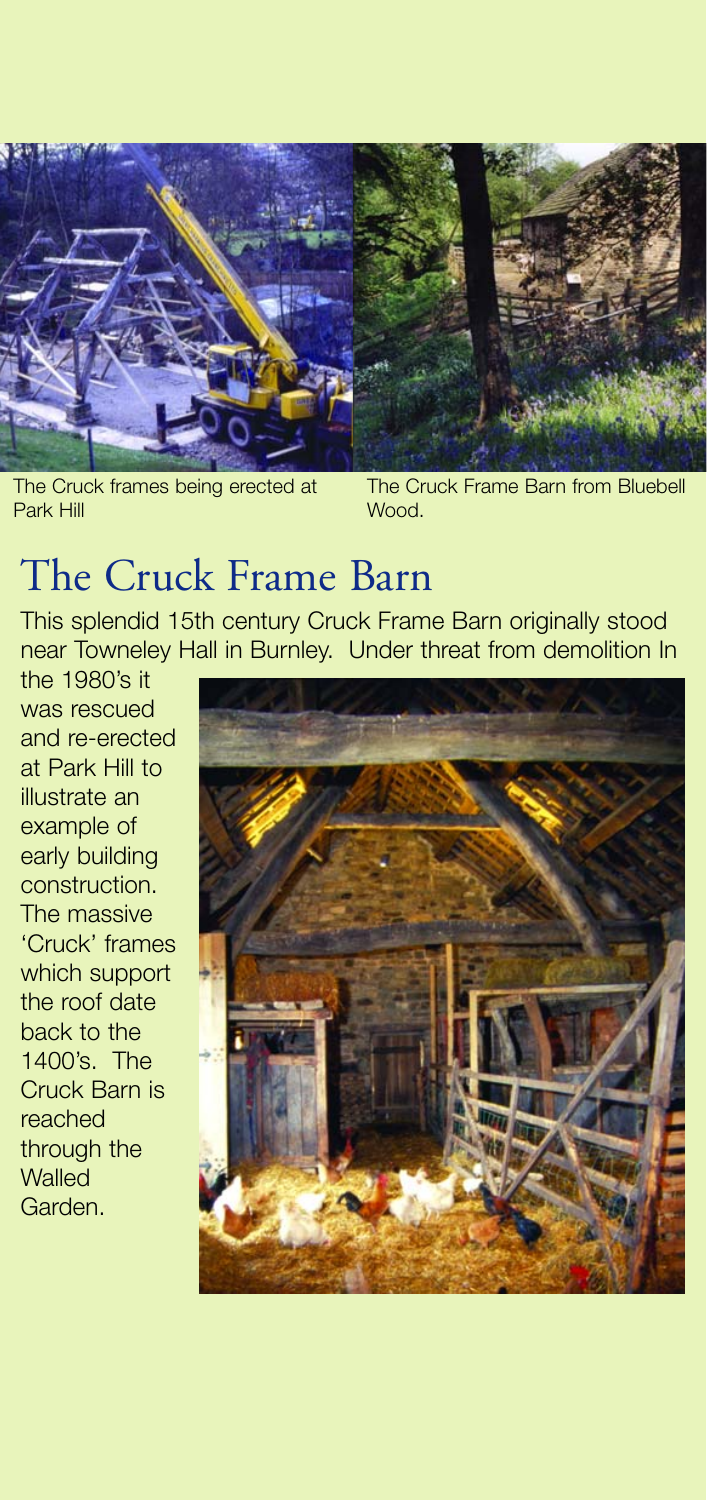

Park Hill Barn and Pendle Arts Gallery.

#### The Pendle Arts Gallery

The Art Gallery is housed in the Park Hill Barn which was restored by the Trust and for which it received a Civic Trust Award. There is a regular changing exhibition of work by professional artists and crafts-persons, including a popular Christmas Show.

#### Conference Centre

The Conference Centre in the Barn is the perfect venue for meetings and conferences. It is fully equipped with presentational aids and can seat up to 70 people. Full catering can be provided throughout the day. For bookings telephone: 01282 661704 (9 - 5 weekdays only)

#### The Parlour Shop and Tourist Information Centre

The Parlour Shop has a wide selection of local books, maps unusual cards, souvenirs, gifts and a food section.

The TIC staff will help you get the most out of your visit to this beautiful and little known area including ideas for walks, places to visit and overnight accommodation. Telephone: 01282 661701 (10 - 5 daily)

#### Garden Tea Room

The Tea Room overlooks the 18th C. Walled Garden and is open from 10am for morning coffee, lunch and afternoon tea. It specialises in home-cooking and Lancashire dishes. Vegetarian options are always available. The Garden Tea Room.

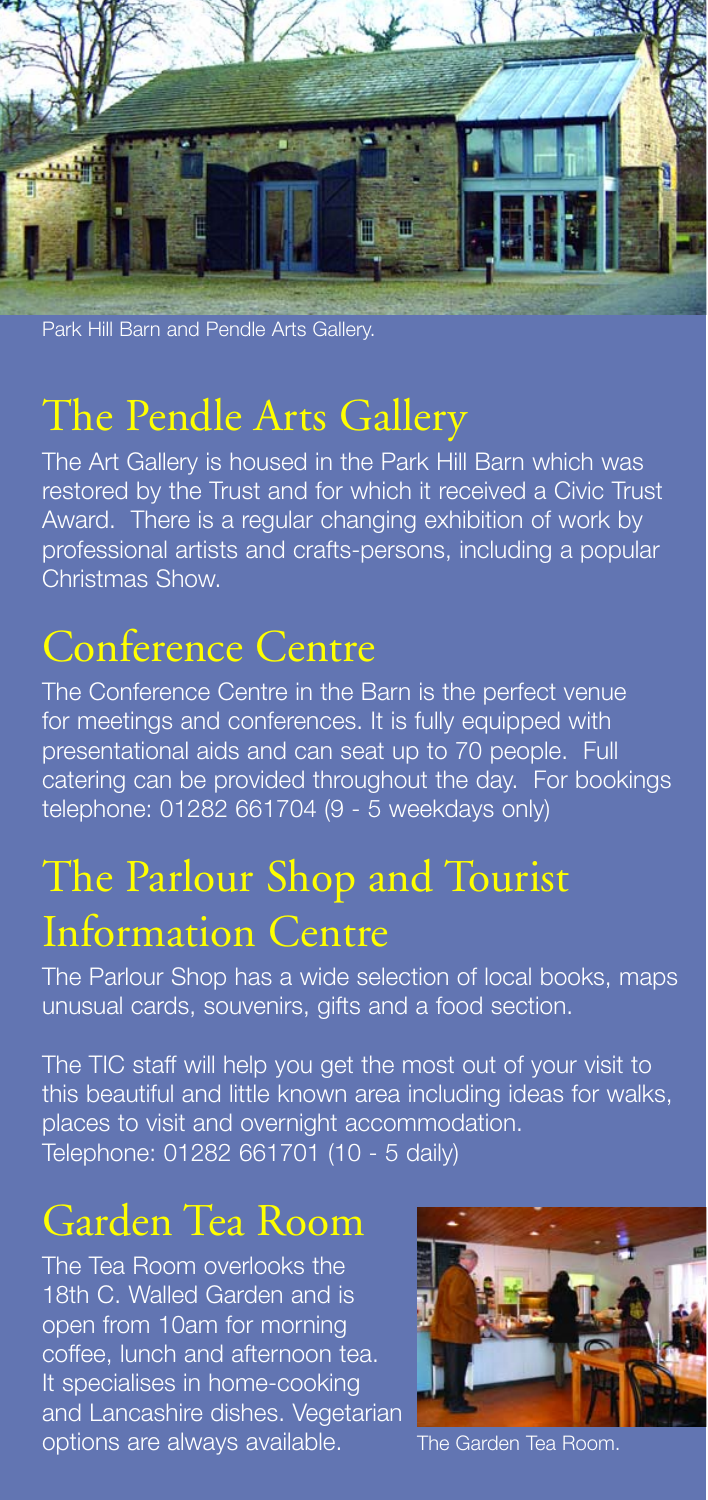



The old Pack-horse Bridge in Higherford.

Higherford Mill acquired by the Trust in 1999.

#### Make a day of your visit

Take advantage of the many walks or 'trails' which include the Pendle Way, the Tacklers' Trail, Water Power Trail, and the Witches Trail. Or, just wander at your own pace, along the riverside path through the Conservation Area up into Higherford with its early cotton mill, ancient Pack-horse Bridge built c.1550 and interesting cottages such as the Fold. The Mill, built in 1824, was originally waterpowered, and the remains of the water sluices are still clearly visible at the rear. The Mill was saved from demolition by the Trust and is currently being restored as an Arts Centre with purpose built studios for artists and craftpersons. If you are interested in renting a studio, please contact the Trust on 01282 661738. During the restoration work the Mill is open to visitors by appointment only.

Heritage Trust for the North West is a registered Building Preservation Trust and was established in 1978 as a charity and company limited by guarantee (no. 508300). The Trust seeks to find new appropriate uses for historic buildings at risk and encourages good design and craftmanship. It has retained some of the buildings it has restored deriving rental income from them. Others are open to the public forming a network of historic places to visit. Pendle Heritage Centre, established in 1977 is one of the Trust's flagship projects, attracting over 100,000 visitors per annum.



The Fold, Higherford: This 16th century farmhouse has been converted into 4 cottages. From an original drawing by Kit Smith.